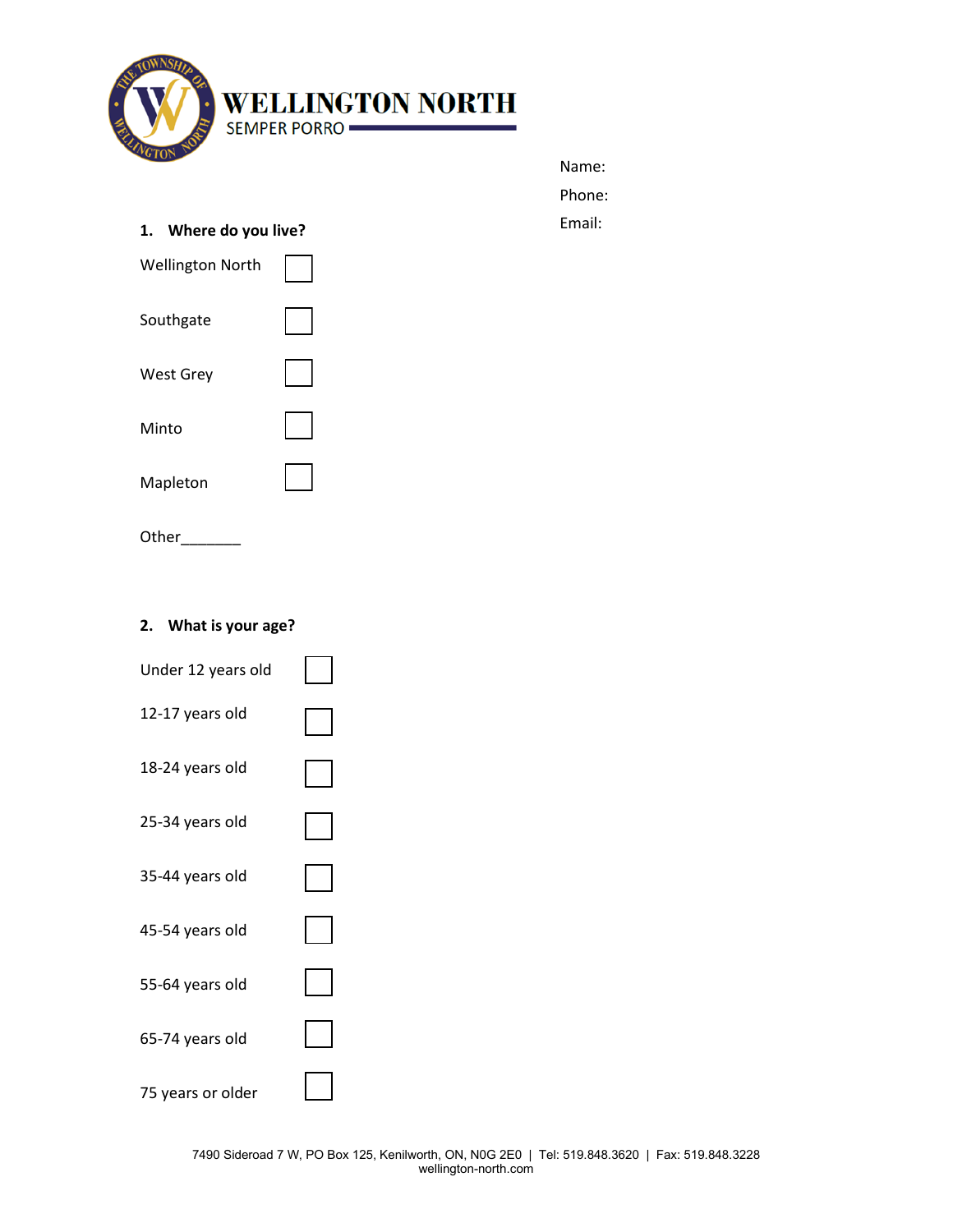**3. How many people in your household use the current Mount Forest Lion Roy Grant Pool?**



**4. I typically participate in the following pool programs: (select all that apply)**

| Public swim  |  |
|--------------|--|
| Family swim  |  |
| Swim lessons |  |
| Lap swim     |  |
| Aquafit      |  |
|              |  |

| Other: |  |
|--------|--|
|        |  |

**5. My primary reason for visiting the Swimming Pool is: (select all that apply)**

| <b>Health and Fitness</b> |  |
|---------------------------|--|
| Socialization             |  |
| Rehabilitation            |  |
| Entertainment             |  |
|                           |  |

Other (please list):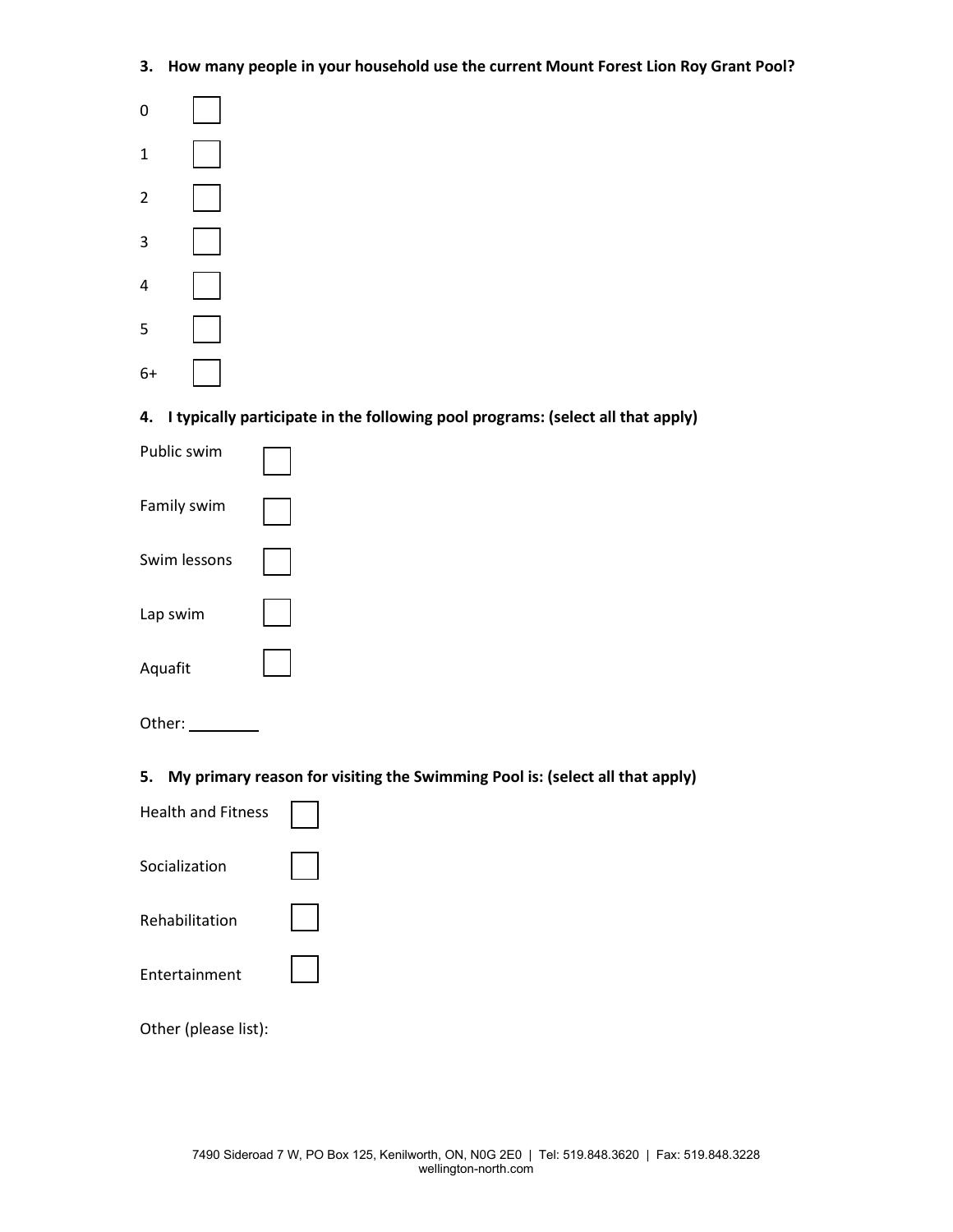#### **6. How often do you, or your family, use the current Roy Grant Pool?**

| Never                        |  |
|------------------------------|--|
| One to two times per month   |  |
| One to two times per week    |  |
| Three to four times per week |  |
| Five to seven times per week |  |
| Other:                       |  |

#### **7. Which option do you prefer?**

| O Concept 1 (Recreational centric) |              |
|------------------------------------|--------------|
| ○ Concept 2 (Swim-centric)         | $\mathbf{1}$ |
| ○ Concept 3 (Hybrid)               |              |

# **8. What do you like about the presented concepts? (paragraph)**

**9. What do you dislike about the concepts presented? (paragraph)**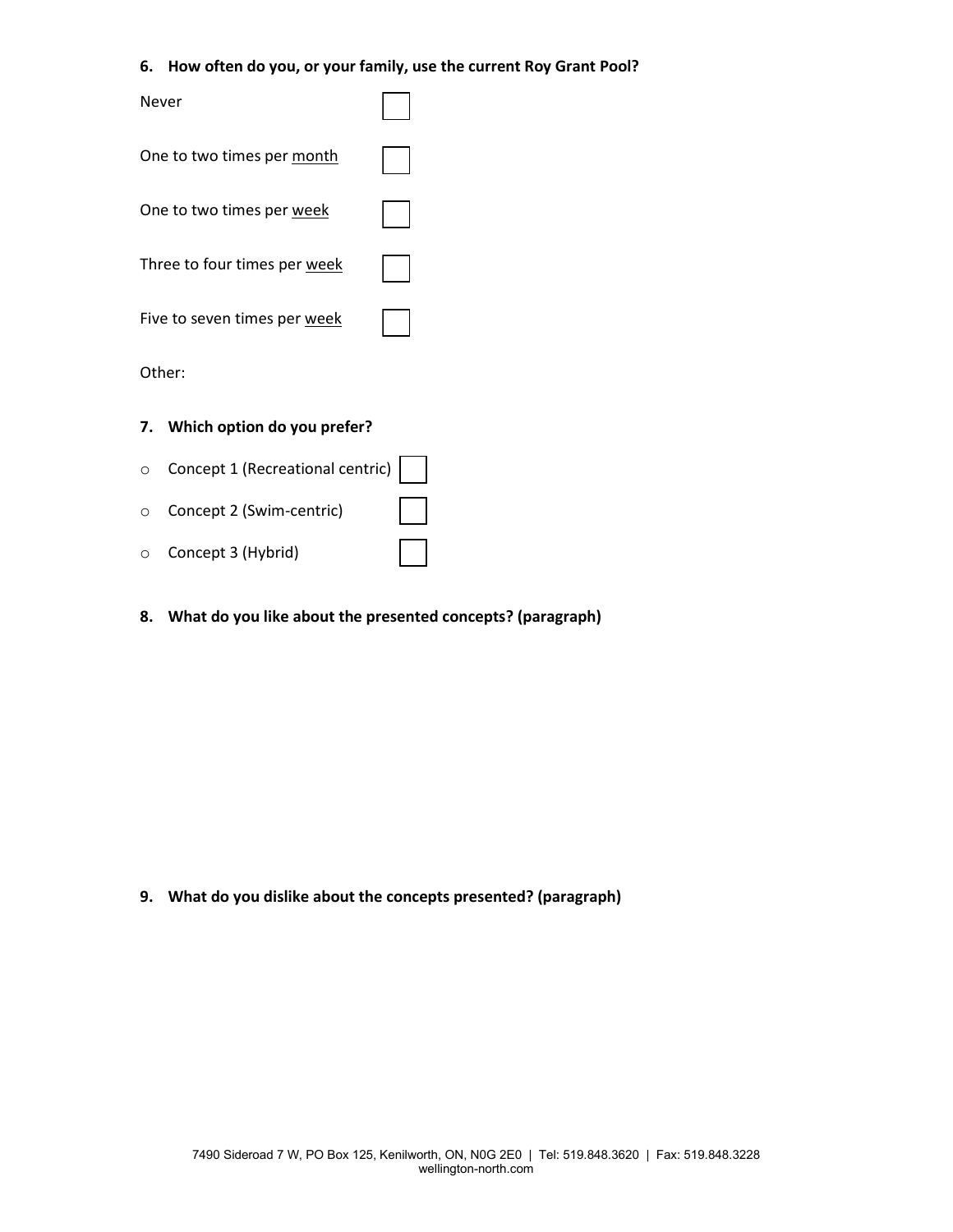#### **10. When considering pool entry do you prefer: (Ranked 1 to 3, one being least favourite,**

# **three being most favourite)**

Beach Entry (gradual slope into pool)

Stepped Entry

Ramp and Ladder Entry

## **11. How many lanes do you think the Mount Forest Outdoor Pool and Aquatics Centre should**



## **12. Please select the 3 main features you would most like to see included in the pool?**

| Rock wall             |  |
|-----------------------|--|
| Diving Board          |  |
| Mushroom fountain     |  |
| Dump buckets          |  |
| Sunshades             |  |
| <b>Trellis</b>        |  |
| Bubble/therapy bench  |  |
| <b>Teaching steps</b> |  |
| Water bubbler/sprays  |  |
| Turf                  |  |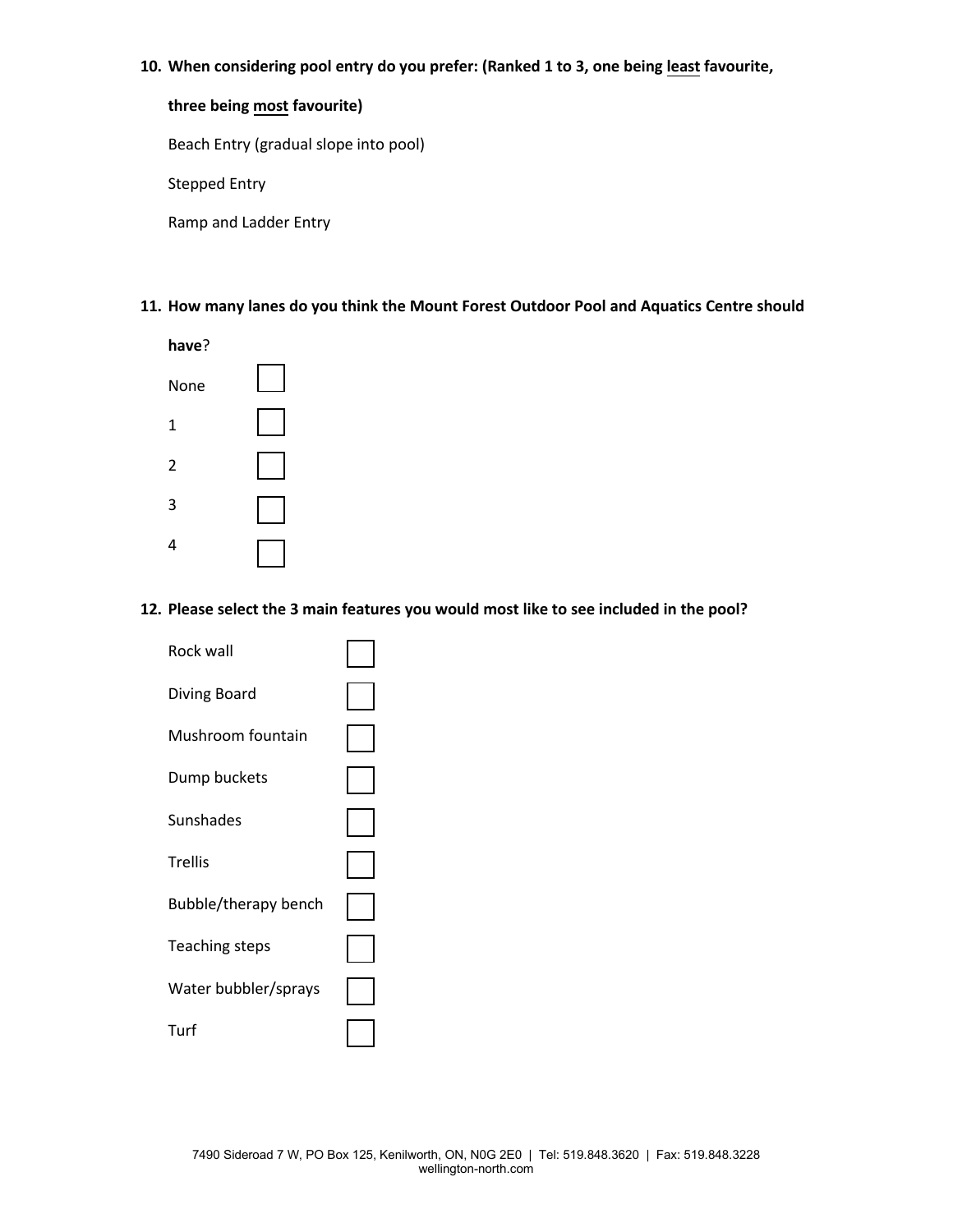**13. Would you like to have a spectator section on the outside of the pool area in addition to the ones on the deck?**



**14. Are there any additional features or amenities that you would like to see, other than those listed in the Concepts?**

(Please list):

## **15. How important is ease of quick drop-off to you?**

| Not at all important |  |
|----------------------|--|
| Slightly Important   |  |
| Important            |  |
| Fairly important     |  |
| Very important       |  |

**16. Are you interested in volunteering with fundraising efforts for the new Mount Forest Outdoor Pool and Aquatic Centre?**

| <b>YES</b> |  |
|------------|--|
| <b>NO</b>  |  |

Please provide contact information: